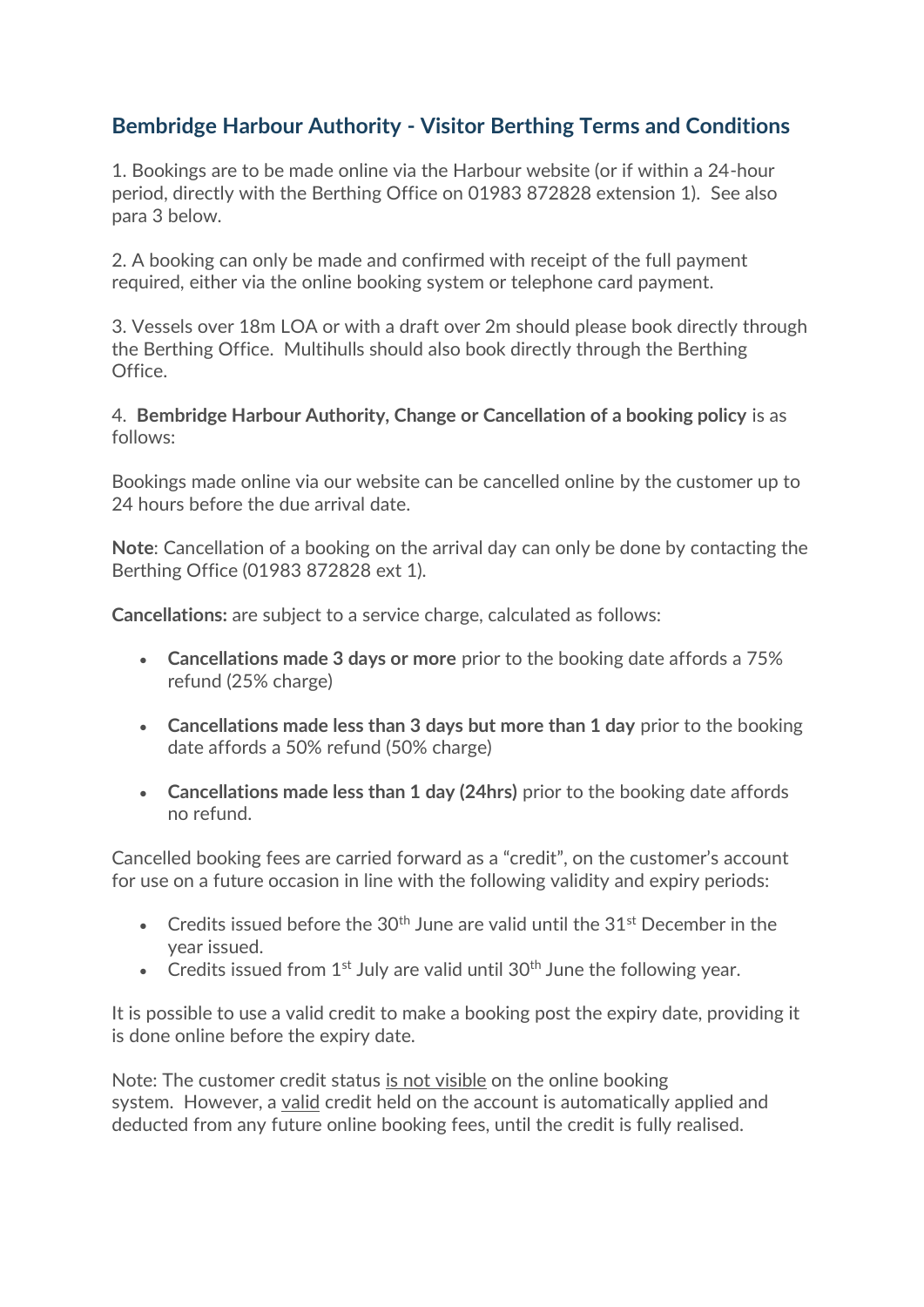**Change of Date**: Changing to a future date cannot be done online by the customer in relation to an existing booking, but can be done by contacting the Berthing Office (01983 872828 ext 1).

There is no service charge for this "one time only" change of date. Thereafter the paid booking must be cancelled online by the customer, and a service charge as above will be applied, with any remaining credit afforded to a future booking.

## **Customer online self-management guidance** is as follows:

Having already made and paid for your booking online, to cancel the booking you should follow the following process:

Re-visit Bembridge Harbour online bookings page and log back into your account using the email and password you created.

- <http://www.bembridgeharbour.co.uk/on-line-booking>
- Go to "My Bookings"
- Click on the red cross on the left side marked "Cancel".
- A prompt confirming the intention to cancel will appear on screen **please read** the instruction regarding the credit refund procedure and respond accordingly.
- This cancels the booking from your account, and will automatically apply your **future use** credit to your account. (You will not see the credit but it will be applied)
- If you seek to book another date, press continue and then repeat the routine booking procedure.
- Any credit held on your account will be automatically deducted from any future booking(s) as you finalise and confirm the new booking.

Any request for a refund return with a valid reason, will be required in writing to the Harbour Office, and will be made at the discretion of the Harbour Management. Any refund deemed due will be subject to the relevant percentage cancellation fee, as above, and will be made within 28 days subject to the required information being given to Bembridge Harbour Authority.

5. Bookings are to be made by individual boat owners only.

In the case of organised and pre-booked groups such as club rallies, a single point of contact (Rally Organiser) should liaise with harbour staff in setting out berthing requirements and any services required, and thereafter assist in the coordination of individual on-line bookings as are required by the group or rally members.

Rally Organisers will be issued with a Rally Code to be used by rally members when making their booking. Any applicable rally discount will be applied automatically to the online booking (if owners do not use the Rally Code, discount will not be given).